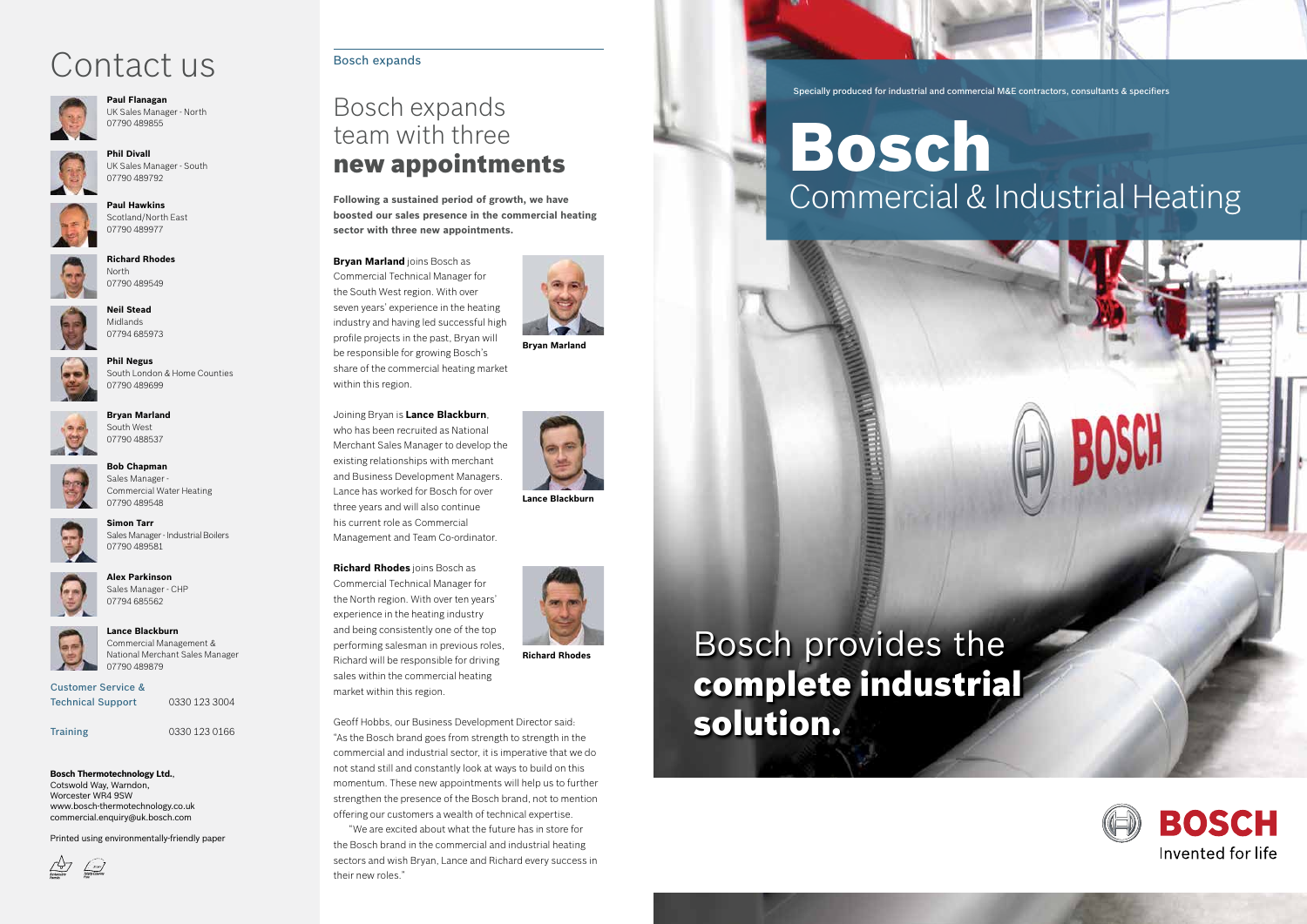## Welcome from Geoff Hobbs



**Welcome to the latest edition of the Bosch Newsletter, which comes at a time when the industry is bracing itself for its peak period.** 

Our cover story this month highlights a standout installation in a dairy plant in Schluchtern, Germany, showcasing the offering now available to the UK marketplace.

We also outline a successful installation we have recently completed at Charter Brook House in Blackburn, Lancashire. The installation allowed us to bring together multiple technologies from our growing portfolio to form an intuitive district heating system, to alleviate fuel poverty concerns for residents.

Finally, it is with a great sense of pride that I am able to confirm our status as Pipe Center Supplier of the Year. This accolade is testament to the hard work of everyone associated with the Bosch Commercial & Industrial Heating brand, and we are all proud to have been singled out for our performance by one of our key industry partners. Turn to page seven to read more.

Having introduced our range of steam boilers in our last issue, this edition of Bosch CI sees us update you on some of the key projects here in the UK. Turn to page three to read more.

This issue also sees us draw our attention towards the design of Combined Heat and Power (CHP) systems, which are becoming increasingly complex as consultants and contractors continue to get to grips with this technology.

We hope you enjoy the magazine.

**Geoff Hobbs Business Development Director**

## Progress for steam in the UK

## Cover Story: Immergut Dairy Case Study

## Modern energy concept with four-pass boiler

September saw us begin commissioning at the New South Glasgow Hospital, the largest hospital in Europe and the largest construction site in the UK, where we delivered seven UT-M 5MW x 6 bar MTHW boilers earlier this year. We are working closely with Mercury Engineering, which is the M&E Installer for the £400m new build project.

We have also delivered two UL-SX IE 22000kg/hr x 22 bar superheated steam boilers to Cofely – GDF Suez, at Humber Energy Powerstation. Here, we oversaw the offload and positioning before mounting the superheaters, flue dampers, gantries and safety equipment and will soon begin panel wiring and pre-commissioning.

Furthermore, we have already delivered two of the three UT-L 34.5MW x 6 bar LTHW boilers we are supplying to Warwick University, which are fitted with stainless steel standalone economisers. Emcor ES is the main contractor on this project and we will soon be re-visiting the site to begin the commissioning phase.

This winter, we will also be working on projects at both the University Hospital Croydon, and Magor Brewery in South Wales. On both projects, Bosch is performing the role of Principal Contractor and is running the complete turnkey installation where we have appointed our approved M&E subcontractors and have a full time supervisor onsite.

For more information on our range of industrial boilers, call 0330 123 3004 or visit www.bosch-thermotechnology.co.uk.

## System diagram of CHP unit and self-fired four-pass boiler combination at Immergutsupporting low temperature eating circuit **Energy from** CHP engine

**Natural** eas



**Since bringing Bosch's steam offering to the UK for the first time this year, we have already begun work on a number of high-profile projects.**

## UK update

**Having detailed the reasons behind our decision to introduce a range of steam boilers to the UK in the summer edition of our newsletter, this month sees us detail one of a number of impressive projects we have completed on the continent.** 

The origin of Immergut GmbH & Co. KG goes back to 1883 when the dairy producer was founded in Stavenhagen, North Germany. A process factory was later established in the town of Schlüchtern in Hesse, Germany 11 years later. There, the dairy processes around 45 million kilograms of milk and approximately 25 million kilograms of soya milk every year to create a range of soft drinks, refreshments, yoghurt drinks and desserts.



& Co. The required energy is supplied by our combined heat and power (CHP) modules for on-site power generation. The downstream waste heat boiler that self-fires converts the waste heat, which accumulates from the engine, into process steam via its additional fourth smoke tube pass.

To further increase efficiency, a separate flue gas heat exchanger is connected downstream of the smoke tube pass. The fourth pass and the heat exchanger reduce the flue gas temperature of the CHP unit from almost 500°C to approximately 118°C, generating an additional output of 240 kilowatts. A further peak load boiler was not required due to the use of a purpose made self-firing 4 pass boiler. This allowed investment costs of the plant, space requirement and expenditure on the equipment to be reduced accordingly.

The low temperature waste heat from the engine cooling circuit is discharged into a buffer vessel and used to heat the building whilst providing domestic hot water. The waste heat arising from the power generation is almost completely recovered and reused. In addition to the self-fired waste heat boiler with a fourth smoke tube pass, the system also includes modular components from Bosch Commercial and Industrial Heating for water treatment, heat recovery and controls. This provides the heating system with even greater energy savings and increases reliability. The Result On-site power generation from the CHP unit, in conjunction with waste heat exploitation by the high-efficiency waste heat boiler, leads to a considerable increase in efficiency when compared with the conventional, separate electrical power and heat generation. This means that the return on investment for the project as a whole in less than six years, while the reductions in CO $_2$  and NOx emissions will provide further environmental benefits.

### The Project

Since 1970, the dairy plant in Schlüchtern has been putting its trust in boilers from Bosch Commercial and Industrial Heating for the production of process steam. The steam is mainly used for sterilisation within Immergut's production process.

Following a comprehensive site analysis, a new energy concept was implemented in collaboration with the mechanical engineering contractor Helmut Herbert GmbH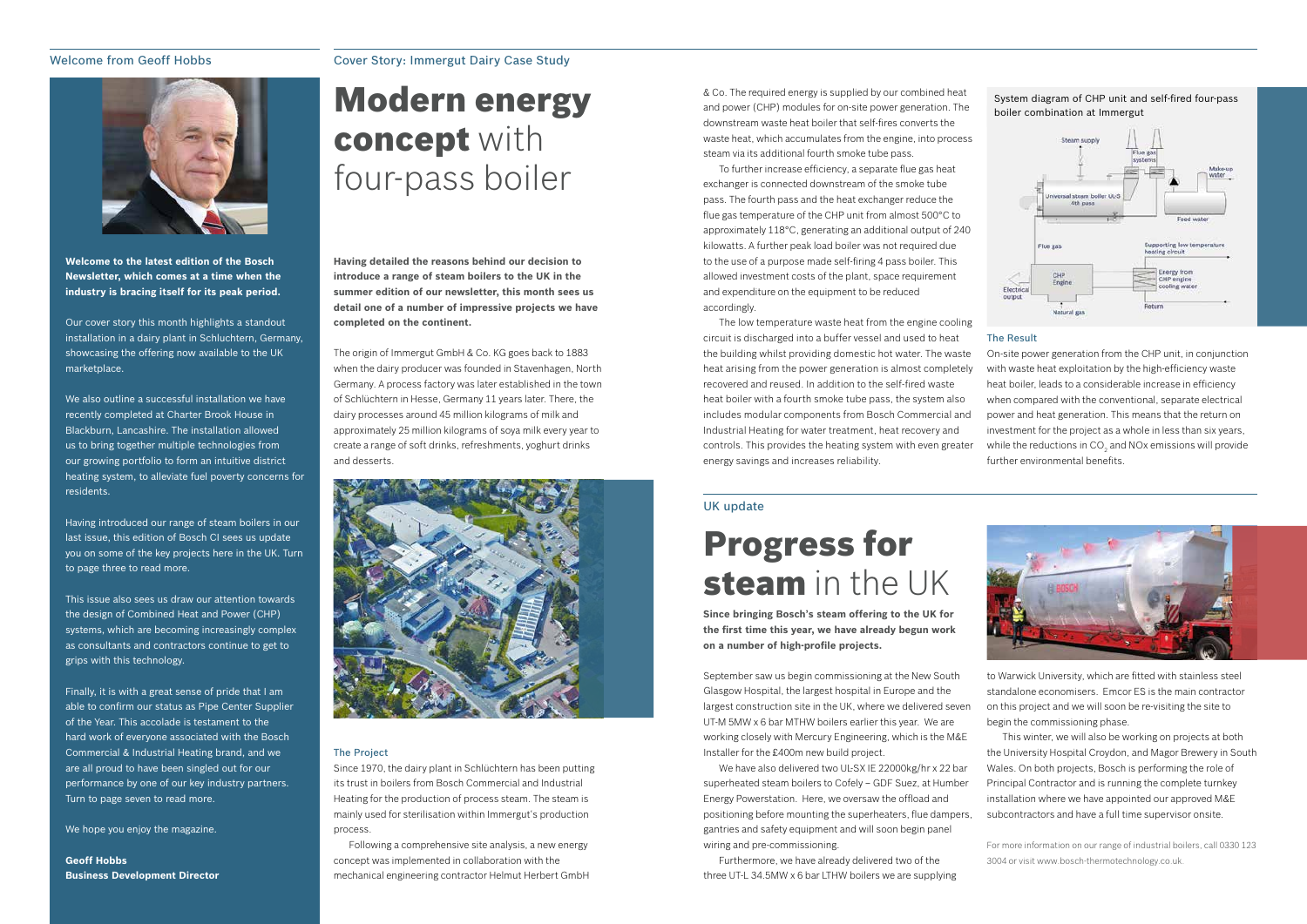### CHP System Design

## Bosch calls for more **responsible CHP system design**



**Pete Mills, commercial technical operations manager at Bosch Commercial and Industrial Heating; has issued a rallying call for a more responsible approach to CHP system design. The appeal follows observations that there is still a large number of electrically-biased CHP systems that have been designed to reject heat unnecessarily.**



### CHP Efficiency

"The number of small-scale CHP systems that have been designed to prioritise financial gains over efficiency benefits is a huge concern as the industry attempts to reduce emissions in the non-domestic sector.

"A worrying number of CHP systems are being designed to routinely reject large proportions of the heat generated, via dry air coolers. In the vast majority of cases, this should be considered poor practice as it not only reduces efficiency levels, but also hampers CO $_2$  and financial saving potential. In such instances, more thought needs to go into the ways heat can be used rather than wasted.

"What stakeholders must remember is that CHP modules have been developed to cater for the provision of both heat and electrical demand within a building. If the product of one of these functions is wasted, it is impossible for the system to perform to its full design specification."

### CHPQA and CCL scheme

Pete Mills proposed that the Quality Assurance scheme for

Combined Heat and Power (CHPQA) should always be a goal for system designers.

He added: "Although voluntary, the Department of Energy and Climate Change's Quality Assurance scheme offers a significant number of additional benefits for CHP investors. Those with small scale schemes where heat is not rejected can benefit from further savings through the Climate Change Levy (CCL) exemption, access to Enhanced Capital Allowances, and metering arrangements to monitor the quality of the scheme.

"The UK industry has learnt a number of lessons since the adoption of CHP technology, but what we need to remember is that the technology has the potential to offer some of the most cost effective CO $_2$  savings, as well as a secure electricity supply. As with any low carbon technology however, these benefits are subject to responsible design, installation and operation practices."

For more information on our range of CHP modules, customer support packages, or to book a free feasibility study, please call 0330 123 3004 or visit www.bosch-thermotechnology.co.uk

## CHP CPD Training

## The launch of our new CIBSE accredited training courses

### About the course

The new training course, aimed at consultants, contractors and specifiers, covers a multitude of CHP topic areas including the principles of CHP, sizing, typical applications, potential CO $_{\tiny 2}$  savings, legislation incentives, installation requirements, service and maintenance and many more.

As a result of our CPD course provision, we will now be included in the CIBSE directory of CPD course providers. Attendance at our training course will count towards a delegates CIBSE CPD requirement.

### Flexible training

The half day training course can be held at the client's premises and can be tailored to meet exact requirements. The training course can also be arranged at our dedicated training and assessment academy at Worcester, where we have a working CHP, as well as in Wakefield and West Thurrock. All courses are conducted by CHP experts and comprehensive notes are provided.

Geoff Hobbs, our Business Development Director said: "The emergence of new demands and technologies within



**We are pleased to announce that our Combined Heat and Power (CHP) training programme has been granted a Continuing Professional Development (CPD) approval by CIBSE.**



the commercial heating and hot water industry means it's essential to develop new professional competencies. Our CPD course will enable us to offer contractors and specifiers a structured approach to learning including essential knowledge, skills, and practical experience.

"Our commercial technical training officers have many years' experience as heating technicians and can deliver firstclass training on all areas of Combined Heat and Power."

Contractors, specifiers and consultants wishing to confirm their place should call our training department on 0330 123 0166 or email training@uk.bosch.com.

> The course covers a broad spectrum of topics including:

- Sizing and design considerations
- Remote monitoring and maintenance
- Legislation
- Incentives
- Savings calculations